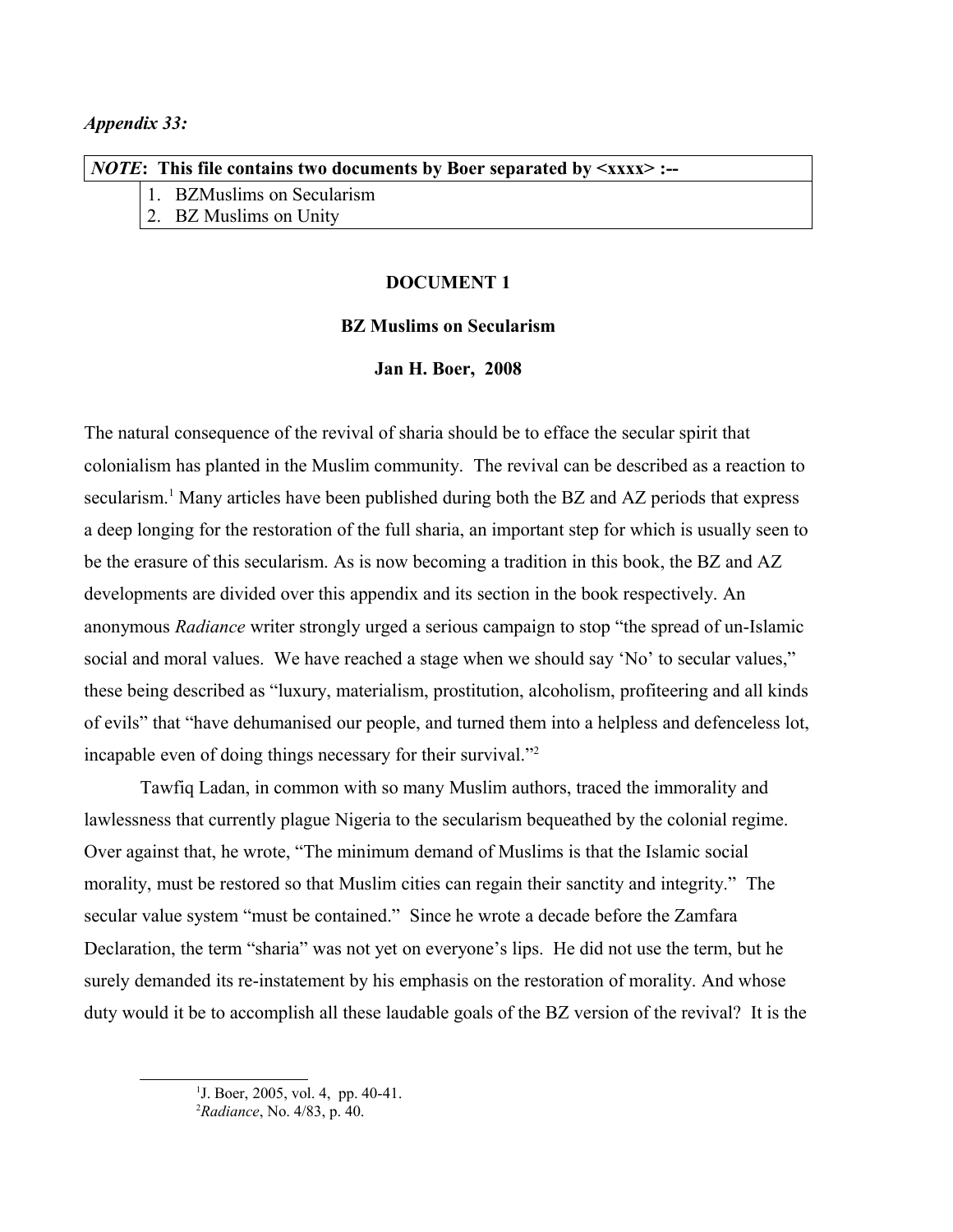government's function to promote the "morally right" and to eliminate evil. And thus his "minimum demand" was directed first of all to the governments in the country. $3$ 

Hamzah Dawood quoted Qur'an 3:109, which says, "You are the best nation raised up for men." The Muslim community is to "serve as shining example to others in all human endeavours." In fact, "Allah established a model state of Islam in order that the administration of the Islamic state, under the leadership of the Prophet, will serve as a precedent." Allah's model was a success. Unfortunately, shortly after the initial period, an "animalistic tendency in man was let loose, the door was opened for godlessness, which was becoming innate in some Muslims of that time."[4](#page-1-1) However, "it is the promise of Allah that, if Muslims practise the real Islam, that is, a system that does not separate the spiritual from the mundane, they will regain their past glory; they will be free from economic and political shackles and the rest of the world will be taken to the promised land. The only solution is permanent adherence to the reality [of Allah]."<sup>[5](#page-1-2)</sup> Be sure you recognize the lingo: Dawood was advocating the replacement of secular dualism with sharia.

The same Ibrahim Bello we met earlier, put it in global terms but definitely had the Nigerian situation in mind as well when he wrote:

*The Western world has succeeded in secularising the world through planting secular philosophy via colonialism. The world is today visually secular in outlook and orientation. This is the root of the weakness of the rest of the world. Until the Third World realises the role secularism is playing in perpetuating their exploitation by the West, they will continue to be subjected, humiliated and perpetually exploited. Their only way out of this deadly trap is to come to terms with Allah, the Creator of the world, to recognise and align themselves with His plan for this world. They will be doing this through embracing Islam as a faith and a way of life. It is only this path that will save the Third World, for it will cause the hitherto exploitative relationship between the West and the rest of the world to come to an abrupt end. Bilateral and mutual relationship will then be the order of the day.[6](#page-1-3)*

In a series of articles on secularism, Hamid Bobboyi, a Nigerian at North Western University in Chicago, USA, discussed the mental and spiritual bifurcation of the Muslim mind that the

<span id="page-1-0"></span><sup>3</sup>T. Ladan, 13-27 Jan/89, p. 12.

<span id="page-1-2"></span><span id="page-1-1"></span><sup>4</sup>Does this amount to an affirmation of a fall into sin? That is not generally accepted in Islam. <sup>5</sup>H. Dawood, 2 Nov/90.

<span id="page-1-3"></span><sup>6</sup> I. I. Bello, 13-27 Jan/89, p. 13.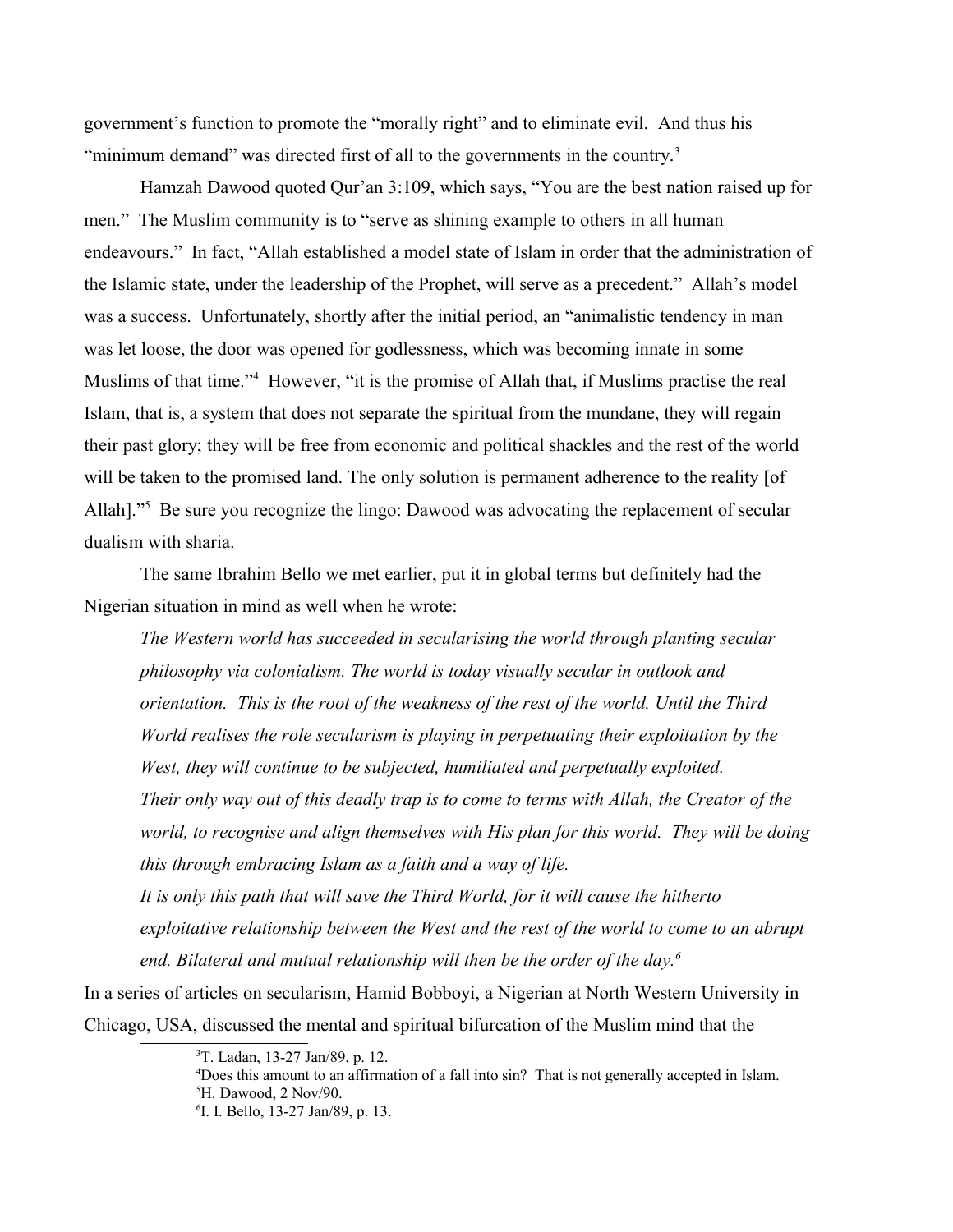colonial virus of secularism has instilled.<sup>[7](#page-2-0)</sup> After independence, "many notable leaders in the North attempted to develop bridges between the two compartments of their bifurcated minds." He upheld the Sardauna as a prominent example of this attempt. He expressed the hope that "this bridge-building will ultimately shatter this heinous barrier and usher in minds that are thoroughly perfused with the spirit of Islam and ready and willing to put the dictates of Allah first in both their private and public lives."[8](#page-2-1)

 $=$ xxxx

# **DOCUMENT 2 BZ Muslims on Unity**

#### **Jan H. Boer, 2008**

One of the common Muslim complaints is that secular colonialism has broken up the unity of the global Muslim *ummah.* It is a cry that is echoed throughout Nigerian Muslim writings as well as throughout Volumes 2, 4 and 6 of this series. It holds for the global as well as the local Nigerian situation.<sup>[9](#page-2-2)</sup> This Appendix contains the BZ data on the subject of unity, while the AZ part of the story is found in Volume 8, Chapter 2.

Joseph Kenny, an American Dominican and scholar of Islam based in Ibadan for some decades, claimed that "there are hundreds of Muslim associations and societies in Nigeria" of which he briefly described a few.<sup>[10](#page-2-3)</sup> Kenny saw this development as an indication of increasing disunity, a fragmentation of the *ummah*. [11](#page-2-4) Volume 6 demonstrates the terrible rancour with which Nigerian Muslims berate and even curse each other, let alone berate Christians.<sup>[12](#page-2-5)</sup> There is no doubt that a weakening of the sense of *ummah* is occurring. It has led to a weakening of Islam itself that can be overcome only by restoring unity.

<span id="page-2-2"></span><span id="page-2-1"></span><span id="page-2-0"></span><sup>7</sup>See J. Boer, 2004, Vol. 2, pp. 33-34; 2005, vol. 4, Appendix 19 on *Companion CD.* <sup>8</sup>H. Bobboyi, 13 Jan/89, p. 5. This is the major subject of vol. 4 of this series.. <sup>9</sup>M. bin Mohamad, 25 May/2007. Appendix 8.

<span id="page-2-5"></span><span id="page-2-4"></span><span id="page-2-3"></span><sup>&</sup>lt;sup>10</sup>J. Kenny, 1984.

 $11$  It may also be possible to regard this development positively as a normal process of cultural differentiation of a formerly closed society now in the process of opening up.

<sup>&</sup>lt;sup>12</sup>For example: J. Boer, 2007, vol. 6, pp. 220-223. Vilification of each other by Nigerians is not restricted to Muslims. Chudi Ikwueze, a Nigerian professor of accountancy in New York, tells how a fellow Ibo Christian, Eddy Oparaoji, totally vilified him on [www.Kwenu.com](http://www.Kwenu.com/) as "a jihadist apologist, whose only aim is to serve his jihadist masters." It is hard to imagine worse vilification than that among Ibos [C. Ikwueze, "Whoever is Pro-Oba-Na-Eze's 2006 Declaration Speaks for Ndigbo: It is that Simple," (<www.Gamji.com> and [www.Kwenu.com\)](http://www.Kwenu.com/)].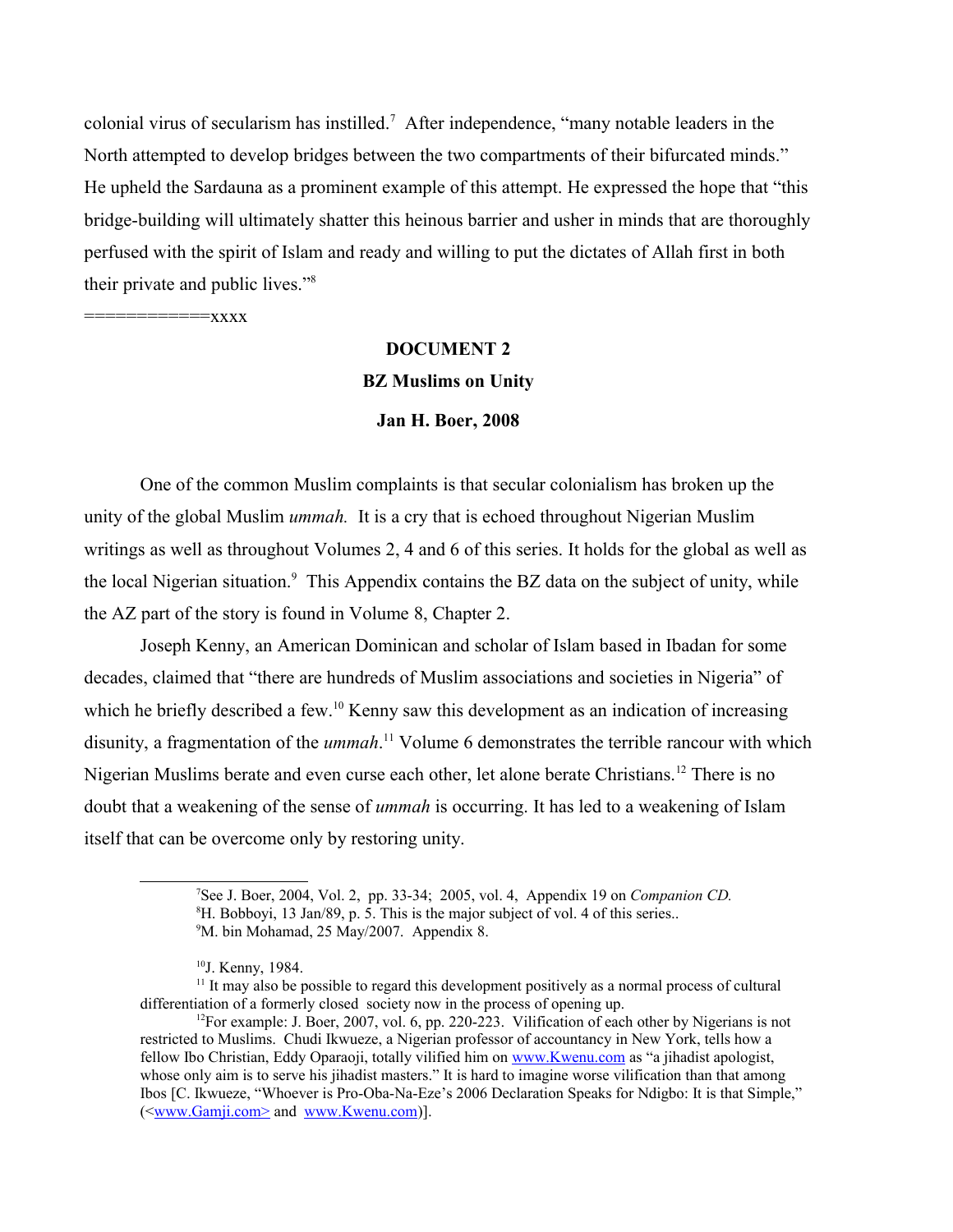An early call for unity came from the pen of that anonymous *Radiance* author we met under the heading "Revival" above.

*The unity of Muslims, and especially of Muslim scholars, has become absolutely necessary. It is the lack of unity among them that creates the opportunity for false principles to gain ground. It is the same disunity that is responsible for the loss of spirit and courage among Muslims, making it impossible for them to fight moral vices and curb dangerous social values. The present squabbles on issues that are frivolous, futile and unrelated to the fundamentals of Islam are signs of more troubles—and a warning that they have to stop.* 

The author recalled that it were frivolous issues that divided Muslim scholars during the haydays of Andelusia in Spain that weakened the Muslim community and led to their being wiped out by Christian armies. These scholars

*should understand that their role is not to divide the Muslims, but, rather, to be the guardians of the Islamic message, the educators of the society, the champions of the people's welfare and promoters of justice and human dignity. But now they have diverted the attention of Muslims from their own welfare, from justice, from genuine education to issues which have never been resolved in Muslim history. One would only hope that they realise their folly and start doing something constructive.[13](#page-3-0)*

"Today," Justice Mustapha Akanbi lamented, "the wider Muslim world has been torn apart. Everywhere there is visible lack of unity and fragmentation. Muslims killing brother Muslims in senseless wars of attrition—all in defiance of Allah's injunction." At home, in Nigeria, there is no single voice, either individual or group, that can speak for the entire Muslim *ummah*: None is "really acceptable all over the country," whether North or South. The national organizations JNI and the SCIA are about as national as they come, but they do not enjoy nationwide support due to tribal factors. Akanbi suggested the vacuum should be filled by "one single" Council of the Ulama that is capable of speaking for all religious rights and obligations."

At the same time, Akanbi warned that the unity he called for was "not that which seeks to divide or compartmentalise our society. It is not that kind of unity which teaches 'we' on one side and 'they' on the 'other.' It is not a call on the faithful to gang up." Muslim unity should make it "possible for Muslims to be able to play a more effective and meaningful role in our

<span id="page-3-0"></span><sup>13</sup>*Radiance*, no. 4/83, pp. 39-40.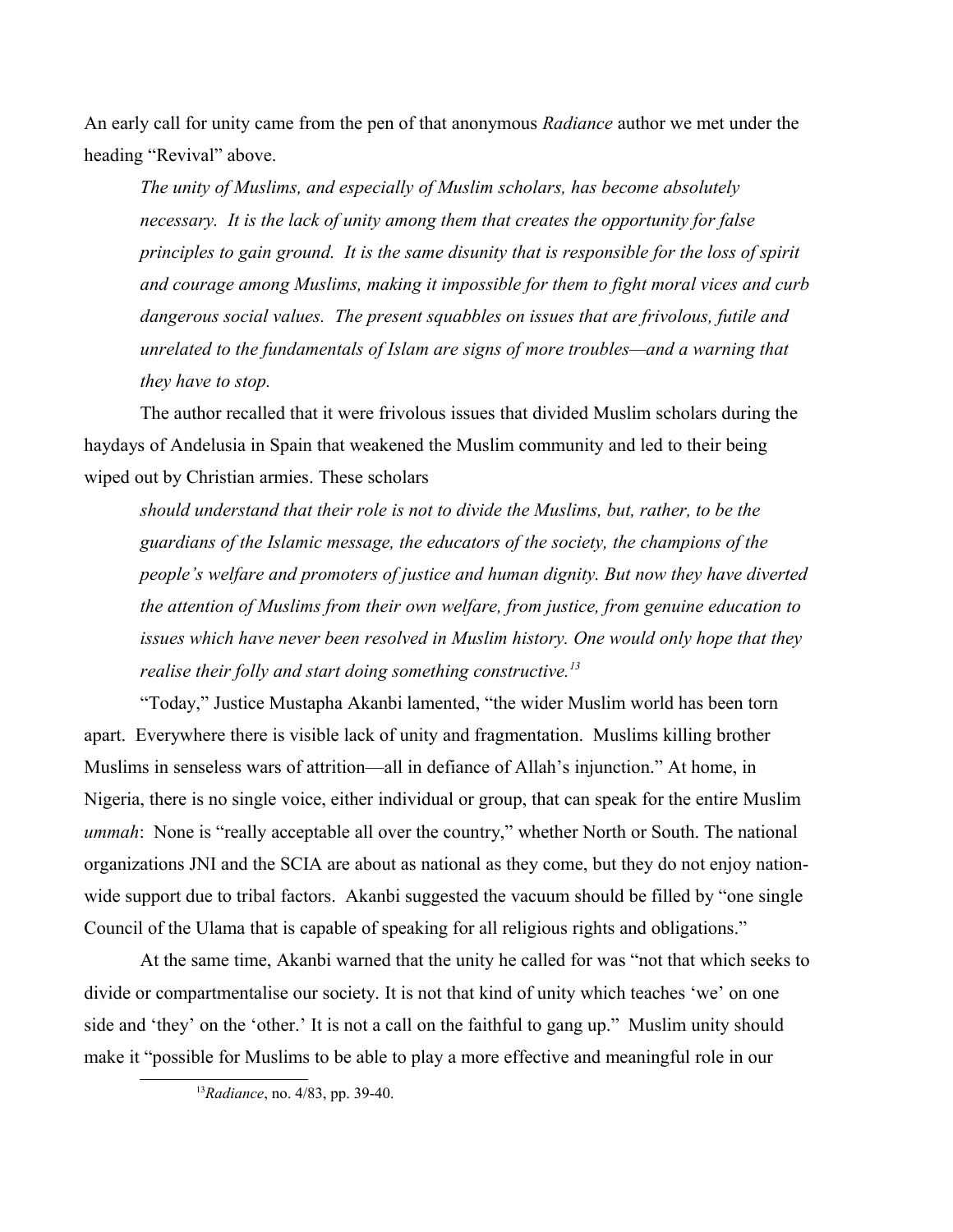society, to be their brothers' keeper, to give each according to his due deserve to be able to actualise what Allah said in Qur'an 3:110…." The end result should be that others will gladly join us. $^{14}$  $^{14}$  $^{14}$ 

And why this strong emphasis on unity? According to Akanbi above, to make Islam attractive to others. According to Ibrahim Alfazazi Adamu, the world's imperialists know that if Islam becomes a united front, they would lose and disappear with their imperialism. Though Muslims make mountains of their differences, they are considered mere molehills by imperialists. Nevertheless, these differences are fueled by imperialists.<sup>[15](#page-4-1)</sup> The Muslim "inability" to sink our differences has been greatly instrumental to our being unable to voice serious support for the establishment of the sharia despite our majority." Adamu concluded his article with the truism, "And most indisputably—United we stand (against all forms of oppression); divided we fall."[16](#page-4-2)

The twin papers, *The Pen* and *Alkalami,* contain article upon article that call for unity. *The Pen* of 27 October, 1989, published Magaji Galadima's article, "Only Islam Can Unite Nigeria" and a full-page feature by Ibrahim Alfazazia Adamu, "Muslim Ummah and the Question of Unity." *Alkalami* ended its editorial about the tenth anniversary of the Iranian revolution with a note of regret for the war waged between Iran and Iraq. It strongly advocated that rifts between Muslim countries be reconciled: "*A wannan matsanancin hali da ake ciki bai kyautu a ce kawunan Musulmi a rarrabe yake ba. Musulmi duk 'yan'uwan juna ne ko a wace kasa suke. Don haka hadin kai da zaman lafiya da juna shi ne kawai zai kai mu ga cin nasara."* [17](#page-4-3)

Bashir Tofa explained various reasons for the establishment of his BIP, publishers of the above twin weeklies, one of which was the "promotion of unity." This was to be achieved by "the protection, preservation and promotion of the religious, cultural and political life of Muslims" as well as "the development of better understanding of Islam and Islamic culture so as to be able to obliterate the divisions among Muslims"—and note well: "as well as among non-Muslims in Nigeria."

<span id="page-4-0"></span><sup>14</sup>M. Akanbi, 1 July/88, p. 15; 15 July/88, pp. 10, 11.

<span id="page-4-1"></span><sup>&</sup>lt;sup>15</sup>For a good example, see T. E. Lawrence of Arabia in J. Boer, 2007, vol. 6, p. 5.

<span id="page-4-3"></span><span id="page-4-2"></span><sup>&</sup>lt;sup>16</sup>I. A. Adamu, 27 Oct/89, p. 7.

<sup>&</sup>lt;sup>17</sup>Alkalami, "Sharhin...," 17 Feb/89, p. 1. English translation: "Under our present circumstances, it is not good to observe that Muslims are divided. Muslims from all countries are brothers. Therefore, in order to gain the victory, they must unite and live in peace with each other."